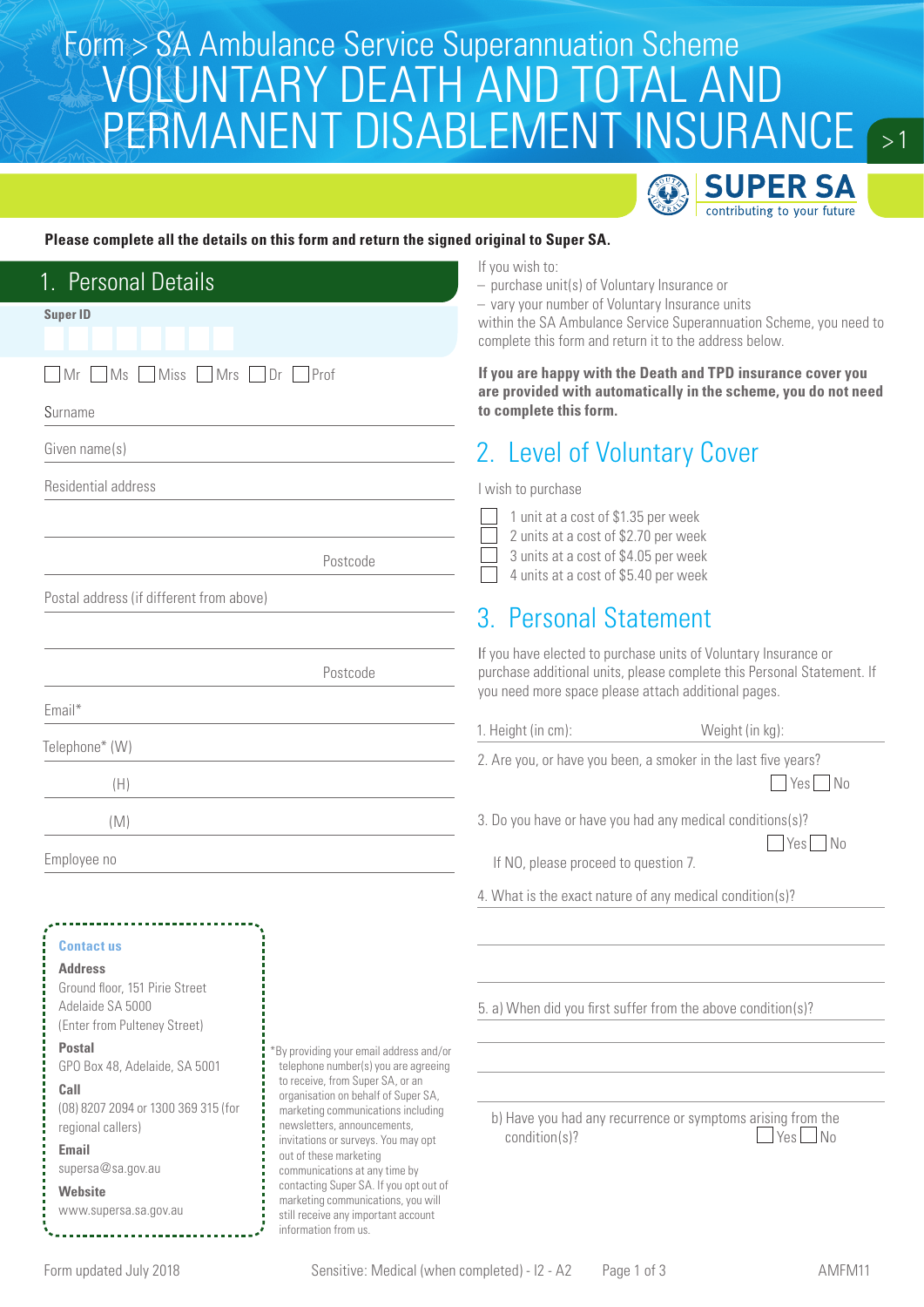# Form > SA Ambulance Service Superannuation Scheme<br>ANOR INITA RV DE ATH AND TOTAL AND VOLUNTARY DEATH AND TOTAL AND PERMANENT DISABLEMENT INSURANCE

 $\sqrt{2}$ 

|                                                                                                              |                                                                                                                         |           | <b>SUPER SA</b><br>contributing to your future |
|--------------------------------------------------------------------------------------------------------------|-------------------------------------------------------------------------------------------------------------------------|-----------|------------------------------------------------|
|                                                                                                              | Please complete all the details on this form and return the signed original to Super SA.                                |           |                                                |
| c) ls/are the condition(s) getting worse?                                                                    |                                                                                                                         |           | $\Box$ Yes $\Box$ No                           |
| 6. a) What was the nature of any treatment?                                                                  |                                                                                                                         |           |                                                |
|                                                                                                              |                                                                                                                         |           |                                                |
| If YES, please give details:                                                                                 | b) Are you still receiving treatment (including medication) for the condition(s)?                                       |           | $Yes$ No                                       |
|                                                                                                              | 7. Please provide the name(s) of doctor(s) for your most recent consultation due to the condition(s)                    |           |                                                |
| Doctor's name:                                                                                               | Doctor's name:                                                                                                          |           |                                                |
| Doctor's address:                                                                                            | Doctor's address:                                                                                                       |           |                                                |
| Postcode:                                                                                                    |                                                                                                                         | Postcode: |                                                |
| Date of last consultation:                                                                                   | Date of last consultation:                                                                                              |           |                                                |
| 8. Have you ever had any operations or other procedures related to a medical condition? $\Box$ Yes $\Box$ No |                                                                                                                         |           |                                                |
| If YES, please give details:                                                                                 |                                                                                                                         |           |                                                |
|                                                                                                              |                                                                                                                         |           |                                                |
| shortened life span?                                                                                         | 9. Are you aware of any circumstance(s) or prior medical condition(s) that might cause you to become disabled or have a |           | $\Box$ Yes $\Box$ No                           |
| If YES, please give details:                                                                                 |                                                                                                                         |           |                                                |
|                                                                                                              |                                                                                                                         |           |                                                |
|                                                                                                              |                                                                                                                         |           |                                                |
|                                                                                                              |                                                                                                                         |           |                                                |